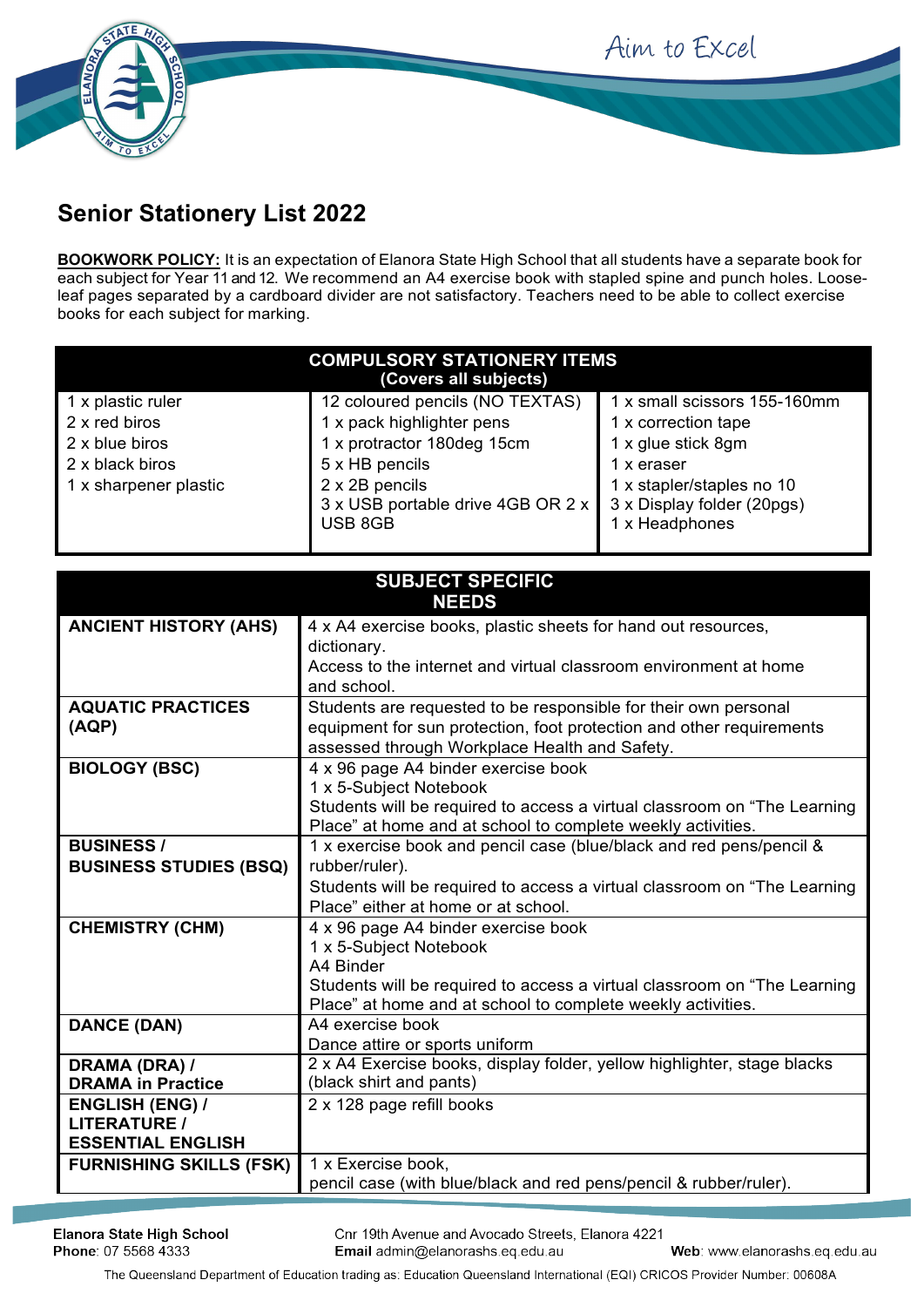| <b>HOME ECONOMICS (HEC)</b>                        | 2 x A4 Exercise books, display folder, weekly practical cookery, covered<br>leather shoes.                                                                                                                                                                                                                                                                                                                                                                                                                                                                                                |
|----------------------------------------------------|-------------------------------------------------------------------------------------------------------------------------------------------------------------------------------------------------------------------------------------------------------------------------------------------------------------------------------------------------------------------------------------------------------------------------------------------------------------------------------------------------------------------------------------------------------------------------------------------|
| <b>HOSPITALITY (HSP)</b>                           | Covered black leather shoes, practical cookery ingredients as<br>specified by teacher, exercise book, pencil case - including pens,<br>pencils, scissors and glue, calculator<br>Students will be required to supply a uniform consisting of:<br>black pants, black belt and black leather shoes (boys)<br>black pants or skirt, black stockings and black leather shoes<br>(girls)<br>white shirt, bow tie and vest are provided by the school for use as<br>required (N.B. Borrowed shirts which are damaged or lost by students<br>will incur a cost of \$40 for replacement thereof.) |
| <b>JAPANESE (JAP)</b>                              | 2 x A4 exercise books and textbooks                                                                                                                                                                                                                                                                                                                                                                                                                                                                                                                                                       |
| <b>LEGAL STUDIES (LEG)</b>                         | 1 x exercise book,<br>pencil case (with blue/black and red pens/pencil & rubber/ruler).<br>Students will be required to access a virtual classroom on "The<br>Learning Place" either at home or at school.                                                                                                                                                                                                                                                                                                                                                                                |
| <b>MATHEMATICS (MAE)</b><br><b>Essential Maths</b> | 1 x 128 page A4 exercise book for each semester, a scientific calculator<br>Casio fx-82AU, pencil case (with USB pens/pencils/ruler/protractor/glue<br>/scissors etc) and diary. Students will also be required to access an online<br>virtual classroom on "The Learning Place" at home and at school.                                                                                                                                                                                                                                                                                   |
| <b>MATHEMATICS (MAG)</b><br><b>General Maths</b>   | 1 x 128 page A4 exercise book for each semester, a scientific<br>calculator Casio fx-82AU, pencil case (with USB/pens/pencils/ruler/<br>protractor/glue/scissors) and diary. Students will also be required to<br>access an online virtual classroom on "The Learning Place" at home<br>and at school.                                                                                                                                                                                                                                                                                    |
| <b>MATHEMATICS (MAM)</b><br><b>Maths Methods</b>   | 1 x 128 page A4 exercise book, a scientific calculator Casio fx-<br>82AU, pencil case (with USB/ pens/ pencils/ ruler/ protractor/ glue/<br>scissors) and diary.<br>Students will also be required to access an online virtual classroom on<br>"The Learning Place" at home and at school.                                                                                                                                                                                                                                                                                                |
| <b>MATHEMATICS</b><br><b>Specialist Maths</b>      | 128 page A4 exercise book, a scientific calculator Casio fx-82AU,<br>pencil case (with pens/pencils/ruler/protractor/glue/scissors) and<br>diary.<br>Students will also be required to access an online virtual classroom<br>on "The Learning Place" either at home or at school.                                                                                                                                                                                                                                                                                                         |
| <b>MEDIA</b>                                       | 0.4 Artline pen<br>Visual journal (available for purchase at Student Services)                                                                                                                                                                                                                                                                                                                                                                                                                                                                                                            |
| <b>MODERN HISTORY (MHS)</b>                        | 4 x A4 Exercise books                                                                                                                                                                                                                                                                                                                                                                                                                                                                                                                                                                     |
| <b>MUSIC (MUS)</b>                                 | 2 x A4 Exercise books,<br>Display folder<br>Blank CDs (for submission of recordings), headphones                                                                                                                                                                                                                                                                                                                                                                                                                                                                                          |
| <b>MUSIC INSTRUMENTAL</b>                          | Musical instrument (some available for loan from school), Method<br>Book (either "Standard of Excellence" or AMEB Book), maintenance<br>items for the specific instrument.                                                                                                                                                                                                                                                                                                                                                                                                                |
| PHYSICAL EDUCATION<br>(PED)                        | 2 x A4 Exercise books, plastic pocket folder                                                                                                                                                                                                                                                                                                                                                                                                                                                                                                                                              |
| <b>PHYSICS (PHY)</b>                               | 4 x 96 page A4 binder exercise book<br>1 x 5-Subject Notebook<br>A4 Binder<br>Students will be required to access a virtual classroom on "The Learning<br>Place" at home and at school to complete weekly activities.                                                                                                                                                                                                                                                                                                                                                                     |

Cnr 19th Avenue and Avocado Streets, Elanora 4221 Email admin@elanorashs.eq.edu.au

The Queensland Department of Education trading as: Education Queensland International (EQI) CRICOS Provider Number: 00608A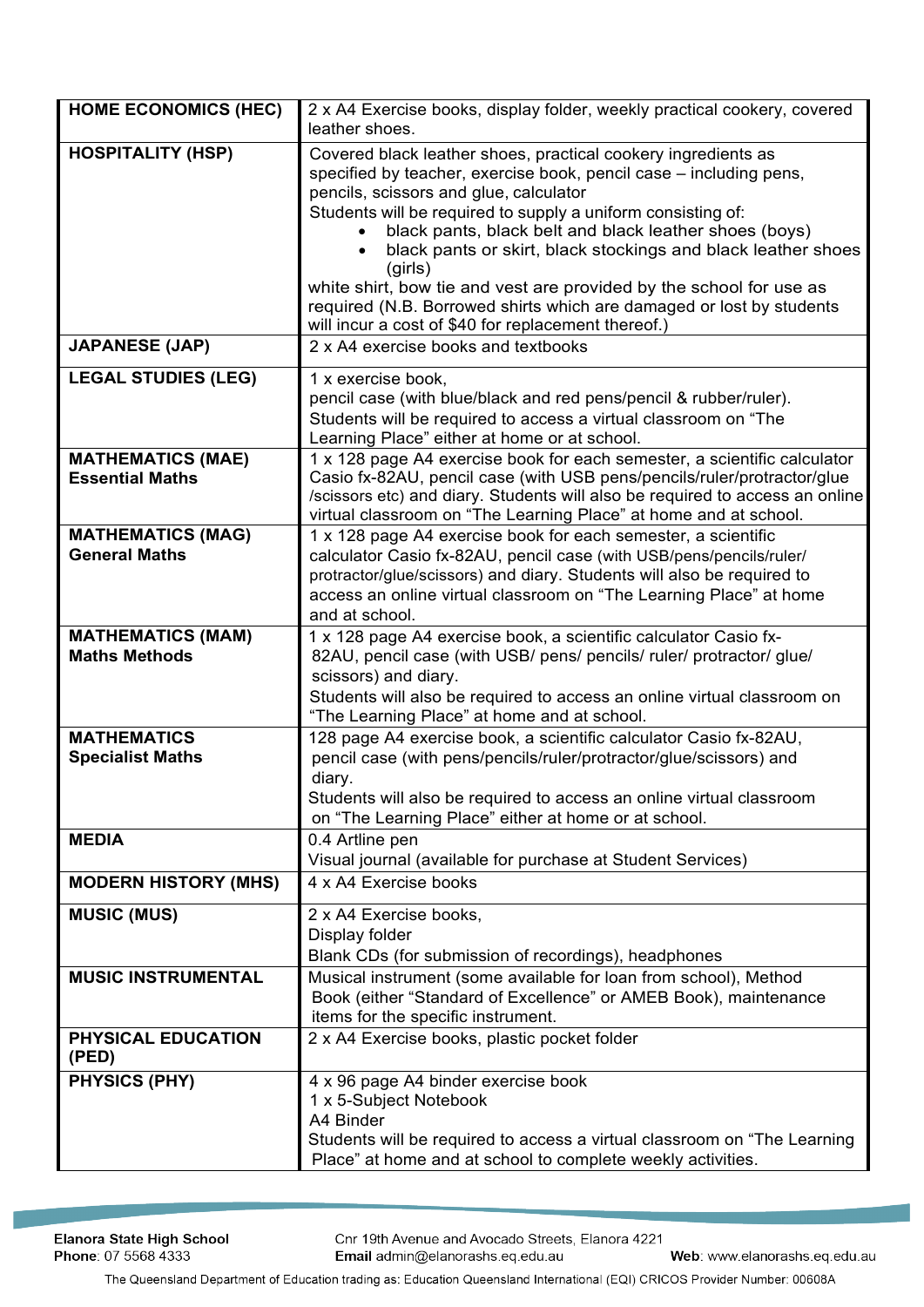| <b>PSYCHOLOGY (PSY)</b>                                                                | 4 x 96 page A4 binder exercise book<br>1 x 5-Subject Notebook<br>A4 Binder<br>Students will be required to access a virtual classroom on "The Learning"<br>Place" at home and at school to complete weekly activities. |
|----------------------------------------------------------------------------------------|------------------------------------------------------------------------------------------------------------------------------------------------------------------------------------------------------------------------|
| <b>SPORT AND RECREATION</b><br>(RCJ)                                                   | 1 x A4 Exercise book,<br>correct sport uniform, sturdy footwear and hat.                                                                                                                                               |
| <b>TECHNOLOGY</b><br><b>INDUSTRIAL TECH SKILLS</b><br>(ISK)                            | Pencil case (with blue/black and red pens/pencils (2H) & rubber/ruler).                                                                                                                                                |
| <b>TECHNOLOGY-</b><br><b>INFORMATION AND</b><br><b>COMMUNICATION TECH</b>              | Pencil case (with pens, pencil, rubber and ruler). Students will be<br>required to access a virtual classroom on "The Learning Place" either at<br>home or at school.                                                  |
| <b>VISUAL ART (ART)</b>                                                                | 0.4 Artline pen<br>Visual Journal (available for purchase at Student Services)                                                                                                                                         |
| <b>VISUAL ART IN PRACTICE</b><br>(VAP)                                                 | Visual Journal (subject workbook)                                                                                                                                                                                      |
| <b>CERTIFICATE III IN EARLY</b><br><b>CHILDHOOD EDUCATION</b><br><b>AND CARE (VEC)</b> | Correct sport uniform and hat (to be worn at work experience with<br>covered shoes)                                                                                                                                    |

Information regarding the Bring Your Own Device scheme can be found overleaf.